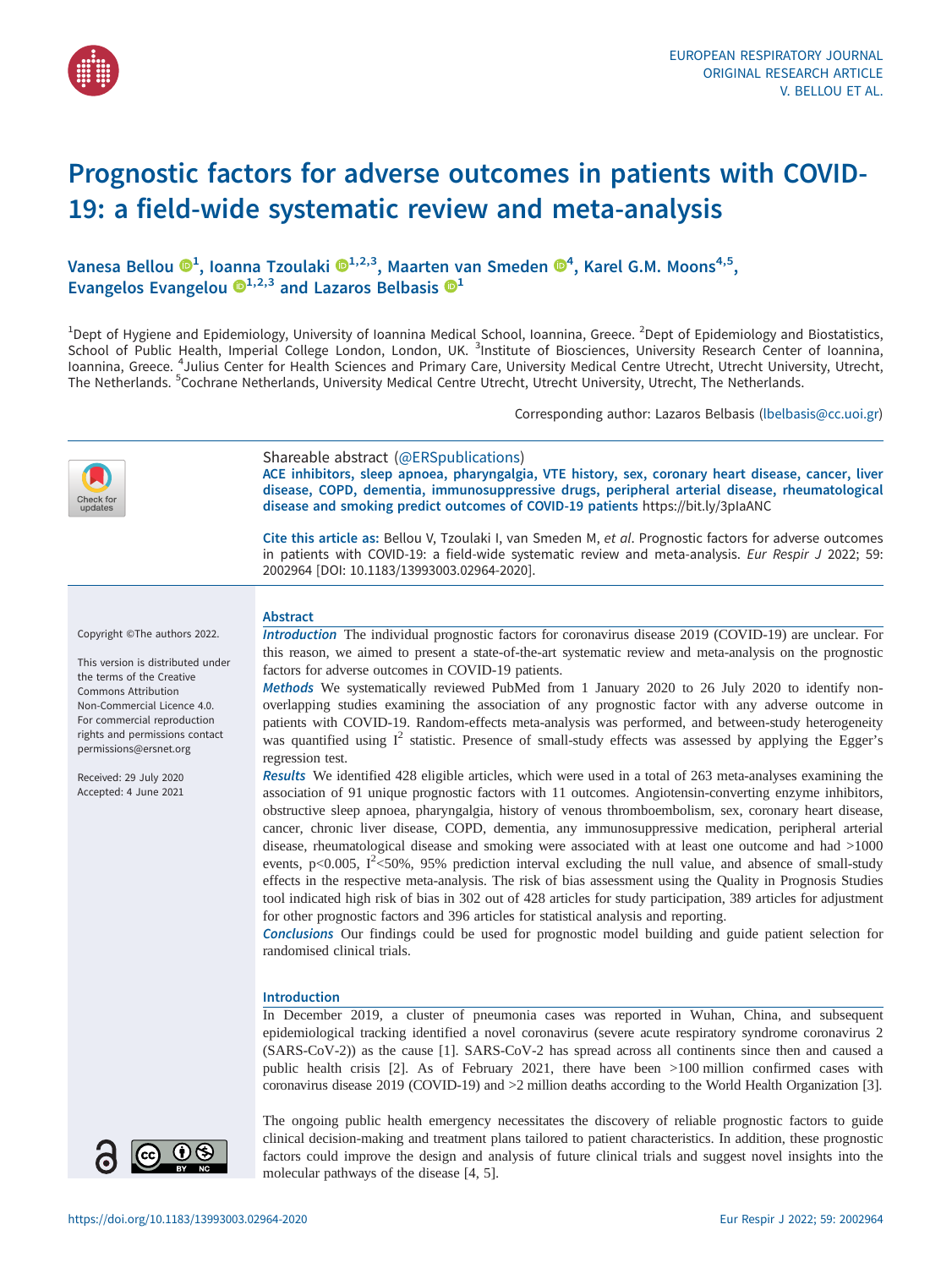There is a growing body of literature on COVID-19 patients, examining prognostic features of the disease. However, clinical decision-making and research guidance is often based on narrative reviews or low-quality studies [[6](#page-9-0)]. There is as yet no published effort to critically and systematically summarise the epidemiological evidence on the entire prognostic factor landscape for multiple adverse outcomes in COVID-19 patients. Our study aims to fill this gap by conducting the first comprehensive systematic review, critical appraisal and (in case of sufficient data) meta-analysis of all prognostic factors in patients with COVID-19 by applying state-of-the-art approaches.

# Methods

We followed the Meta-analysis of Observational Studies in Epidemiology guideline and the latest guidance of the Prognosis Methods Group of the Cochrane Collaboration to design and report our meta-analysis [[7](#page-9-0), [8](#page-9-0)]. We designed the research question and data extraction of this systematic review according to the modified checklist for Critical Appraisal and Data Extraction for Systematic Reviews of Prognostic Factor studies (CHARMS-PF) [[5](#page-9-0), [9](#page-9-0)]. A protocol for this systematic review was published on Open Science Foundation (<https://osf.io/382wj>).

#### Literature search

We systematically searched PubMed from 1 January 2020 to 26 July 2020 to identify all studies examining any prognostic factor of any adverse outcome in patients with COVID-19. Our search algorithm was based on LitCovid [[10, 11\]](#page-9-0) and was as follows: "coronavirus"[All Fields] OR "SARS-CoV-2"[All Fields] OR "cov"[All Fields] OR "2019-SARS-CoV-2"[All Fields] OR "COVID-19"[All Fields]. The literature search was performed by two independent researchers (VB, LB). Additionally, we performed a reference screening of the eligible articles to identify additional potentially eligible articles.

# Eligibility criteria

We considered as eligible observational studies or clinical trials that included patients with SARS-CoV-2 infection (defined by real-time PCR testing or standardised clinical/radiological criteria) and examined the effect of any prognostic factor on any outcome. We considered as eligible any outcome that was relevant to patients if its definition and measurement was standardised or explicitly defined. We excluded outcomes measured at the time of COVID-19 diagnosis or hospital admission, and prognostic factors measured after COVID-19 diagnosis or hospital admission, to ensure temporality between prognostic factor and outcome.

Prognostic factor was defined as "any measure that, among people with a given health condition, is associated with a subsequent clinical outcome" [\[12](#page-9-0)]. We considered all types of prognostic factors including demographic and anthropometric individual characteristics, biomarkers, symptoms, clinical signs, medical history and comorbid diseases, medications, and findings in chest imaging. Table 1 shows a detailed description of the PICOTS (Population, Index prognostic factor, Comparator prognostic factor, Outcome, Timing, Setting) system [[5](#page-9-0), [9, 13\]](#page-9-0).

# Data extraction

Data extraction was performed independently by two researchers (VB, LB) following the CHARMS checklist [\[5, 9](#page-9-0)]. From each article, we extracted the first author, the year and the journal of publication, the geographic region and the hospital involved, the recruitment period, the examined prognostic factors and

TABLE 1 Key items for framing aim, search strategy, and study inclusion and exclusion criteria for systematic review, following PICOTS (Population, Index prognostic factor, Comparator prognostic factor, Outcome, Timing, Setting) system

|                                     | <b>Definition</b>                                                                                                                      |  |  |  |
|-------------------------------------|----------------------------------------------------------------------------------------------------------------------------------------|--|--|--|
| Population                          | Patients diagnosed with COVID-19                                                                                                       |  |  |  |
| Index prognostic factors            | Any variable that was measured before hospital admission or diagnosis of COVID-19 and was examined for an                              |  |  |  |
|                                     | association with any adverse event                                                                                                     |  |  |  |
| Comparator prognostic factors       | Not applicable                                                                                                                         |  |  |  |
| <b>Outcomes</b>                     | Any clearly defined adverse event in patients with COVID-19                                                                            |  |  |  |
| Timing                              | Prognostic factors measured before diagnosis of COVID-19 or hospital admission, and predicting adverse<br>outcomes at any time horizon |  |  |  |
| <b>Setting</b>                      | Patients visiting ambulatory healthcare facilities, patients admitted to hospital, or patients visiting emergency<br>department        |  |  |  |
| COVID-19: coronavirus disease 2019. |                                                                                                                                        |  |  |  |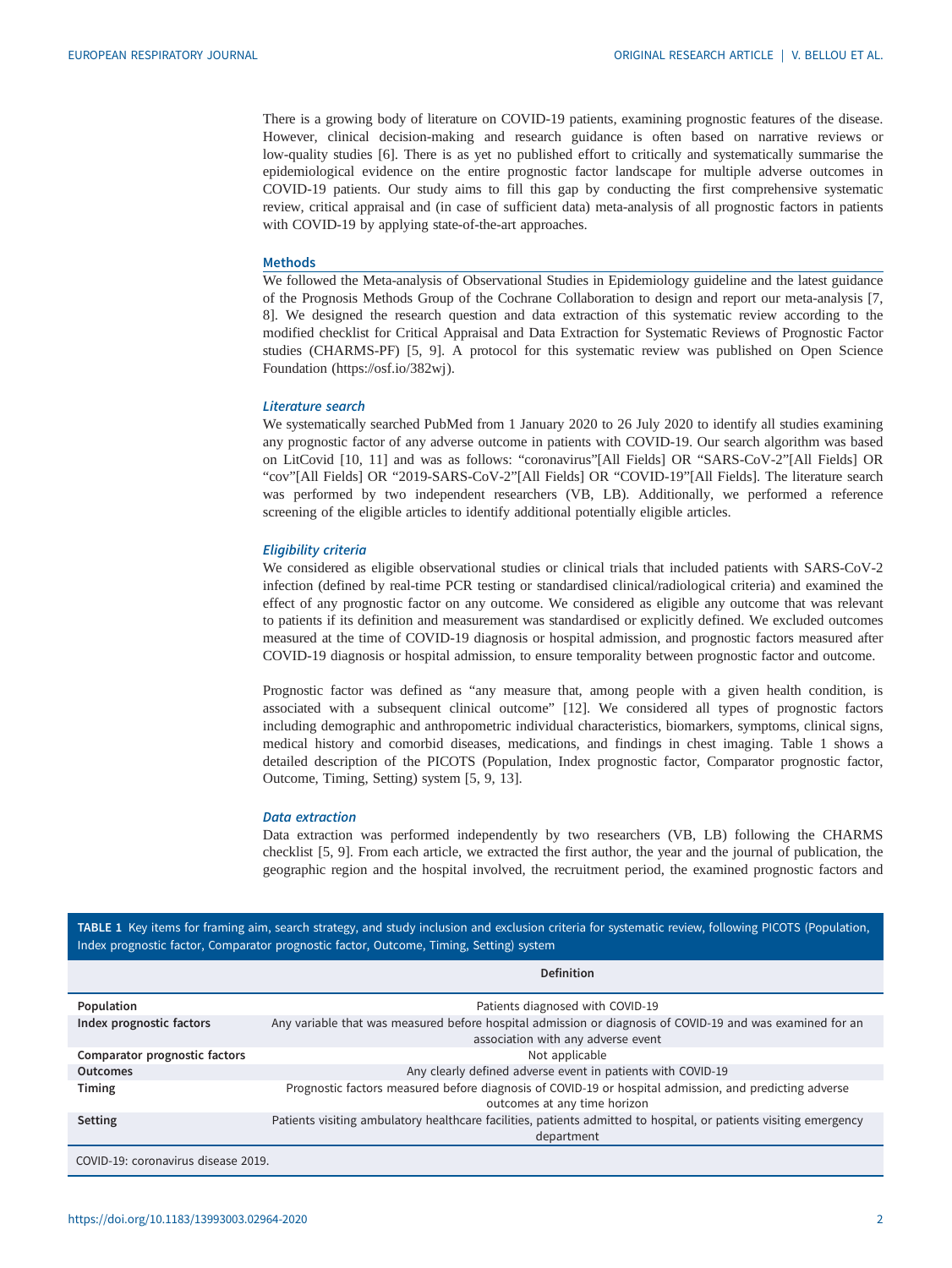the examined outcomes and their definitions. For each prognostic factor, we extracted the reported measure of association (i.e. odds ratio, risk ratio or hazard ratio) and the level of comparison. We extracted both univariable and multivariable prognostic factor's effect estimates, whenever available [\[5, 8\]](#page-9-0).

#### Risk-of-bias assessment

The presence of bias in the eligible studies was assessed independently by two researchers (VB, LB) using the Quality in Prognosis Studies (QUIPS) tool. QUIPS assesses six domains: participation, attrition, prognostic factor measurement, adjustment for other prognostic factors, outcome measurement, and statistical analysis and reporting [\[5, 14\]](#page-9-0). In each domain, risk of bias was assessed as low, moderate or high based on a pre-specified set of questions.

# Statistical analysis

In the absence of a reported prognostic effect size, we calculated the univariable odds ratio and its standard error from the reported 2×2 contingency table. When zero counts occurred in a cell of the contingency table, we applied the Haldane–Anscombe correction [[15\]](#page-9-0).

For associations examined in at least five studies, we estimated the summary effect estimate and its 95% confidence interval applying the DerSimonian and Laird random-effects model, because methodological heterogeneity was expected between the eligible studies [\[16](#page-9-0), [17\]](#page-9-0). To minimise the effect of different outcome definitions on between-study heterogeneity, we combined only studies using the same outcome definition. A statistically significant effect was claimed at p<0.05. Additionally, between-study heterogeneity was quantified by the  $I^2$  statistic [\[18](#page-9-0), [19\]](#page-9-0). Values >50% and >75% were judged as large and very large heterogeneity, respectively.

We estimated the 95% prediction interval, which further accounts for the uncertainty for the effect that would be expected in a new study addressing the same association [\[16](#page-9-0)]. We assessed whether there was evidence for small-study effects using Egger's regression asymmetry test [\[20](#page-9-0)]. The presence of small-study effects was based on a statistically significant Egger's test at p<0.10 combined with a more conservative effect in the largest study of the meta-analysis compared to the effect in the random-effects meta-analysis.

We performed three sensitivity analyses to explore potential sources of between-study heterogeneity by excluding 1) studies presenting hazard ratios, 2) studies with a sample <100 COVID-19 patients and 3) studies including only individuals with specific comorbidities. Then, we estimated the Spearman correlation coefficient to examine the correlation of effect estimate,  $I^2$  statistic and p-value between the main analysis and the sensitivity analyses.

In addition, we examined which associations presented a highly significant effect at  $p$ <0.005, absence of large or very large between-study heterogeneity (*i.e.*  $I^2$ <50%), 95% prediction interval excluding the null value, >1000 events and absence of small-study effects. The rationale for the use of a strict p-value threshold is based on current recommendations to avoid false-positive findings [\[21](#page-9-0)–[23\]](#page-9-0).

Statistical analysis was performed on R Statistical Software (version 3.6.3; Foundation for Statistical Computing, Vienna, Austria) and the packages "metaphor" and "metareg" were used for all analyses. Additional details on the eligibility criteria, the data extraction process and the risk of bias assessment are presented in the [supplementary material](http://erj.ersjournals.com/lookup/doi/10.1183/13993003.02964-2020.figures-only#fig-data-supplementary-materials).

# Results

# Description of eligible articles

We screened 36 661 articles, and we identified 428 eligible articles that were published between 1 January 2020 and 26 July 2020 and were included in a meta-analysis [\(figure 1\)](#page-3-0). The majority of the eligible studies were from China (n=106), USA (n=98), Italy (n=65), Spain (n=34), France (n=26) and UK  $(n=20)$ .

# Risk-of-bias assessment

424 (99%) out of 428 eligible articles that participated in at least one meta-analysis were graded as having high risk of bias in at least one domain [\(figure 2](#page-4-0)). To specify on domains, high risk of bias was present in 302 (71%) articles for study participation, one (0.2%) article for study attrition, 255 (60%) articles for prognostic factor measurement, 19 (4%) articles for outcome measurement and 396 (93%) articles for statistical analysis and reporting. 389 (91%) articles did not present a prognostic factor's effect estimate that was adjusted for other prognostic factors. Detailed assessment of the eligible articles per domain is presented in [supplementary table S1](http://erj.ersjournals.com/lookup/doi/10.1183/13993003.02964-2020.figures-only#fig-data-supplementary-materials).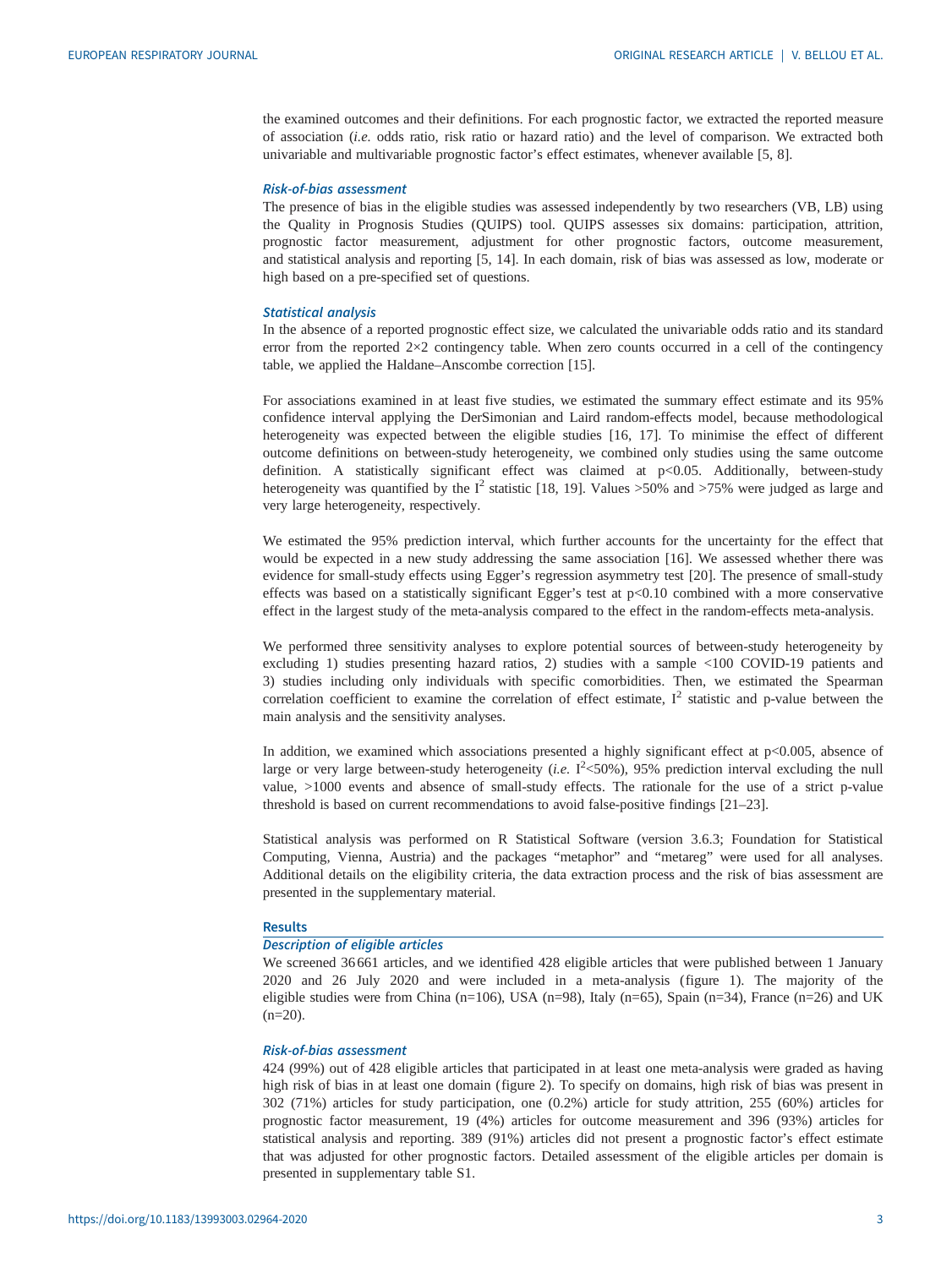<span id="page-3-0"></span>



#### Description of clinical outcomes and prognostic factors

We performed 263 meta-analyses focused on risk for mortality (89 meta-analyses), hospital admission (50 meta-analyses), intensive care unit (ICU) admission (48 meta-analyses), two composite outcomes (24 meta-analyses), invasive mechanical ventilation (23 meta-analyses), acute kidney injury (nine meta-analyses), venous thromboembolism (six meta-analyses), pulmonary embolism (five meta-analyses), acute respiratory distress syndrome (five meta-analyses) and deep venous thrombosis (four meta-analyses).

Overall, we evaluated 91 unique prognostic factors, which were categorised into seven categories: biomarkers (16 meta-analyses, 11 unique factors), comorbidities (120 meta-analyses, 30 unique factors), imaging markers (seven meta-analyses, four unique factors), demographic characteristics (25 meta-analyses, three unique factors), environmental factors (eight meta-analyses, two unique factors), medications (28 meta-analyses, 12 unique factors), and symptoms or clinical signs (59 meta-analyses, 29 unique factors).

#### Findings from meta-analyses

The median (interquartile range  $(IQR)$ ) number of studies per meta-analysis was 9 (6–14); the median number of events per meta-analysis was 1195 (514–2937); and the median number of COVID-19 participants per meta-analysis was 5131 (2394–13 395). 157 (60%) out of 263 meta-analyses included >1000 events. 149 (57%) out of 263 meta-analyses presented a statistically significant effect at p<0.05, whereas 119 of them had a p-value <0.005.

137 (52%) out of 263 meta-analyses presented large or very large between-study heterogeneity ( $I^2 \ge 50\%$ ). 48 (18%) out of 263 meta-analyses presented a 95% prediction interval that excluded the null value. In addition, 18 (7%) out of 263 meta-analyses presented evidence for small-study effects. The results of the meta-analyses for the 263 associations are available in [supplementary table S2.](http://erj.ersjournals.com/lookup/doi/10.1183/13993003.02964-2020.figures-only#fig-data-supplementary-materials)

Out of the 149 statistically significant meta-analyses at p<0.05, 16 meta-analyses included >1000 events, had  $p$ <0.005 in the random-effects model,  $I<sup>2</sup>$ <50%, 95% prediction interval excluding the null value and absence of small-study effects. These meta-analyses examined the effect of obstructive sleep apnoea (OR 2.11, 95% CI 1.54–2.89) and history of venous thromboembolism (OR 2.35, 95% CI 1.75–3.14) on risk of hospitalisation; the effect of female sex (OR 0.53, 95% CI 0.46–0.59) on risk of ICU admission; the effect of coronary heart disease (OR 1.69, 95% CI 1.43–1.99) on risk of acute kidney injury; the effect of cancer (OR 1.57, 95% CI 1.25–1.98) and female sex (OR 0.62, 95% CI 0.55–0.71) on risk of invasive mechanical ventilation; and the effect of angiotensin-converting enzyme inhibitors (ACEi) (OR 1.38, 95% CI 1.20–1.59), cancer (OR 2.14, 95% CI 1.86–2.45), chronic liver disease (OR 1.46, 95% CI 1.24–1.72), COPD (OR 2.19, 95% CI 1.88–2.55), dementia (OR 3.12, 95% CI 2.50–3.90), any immunosuppressive medication (OR 1.22,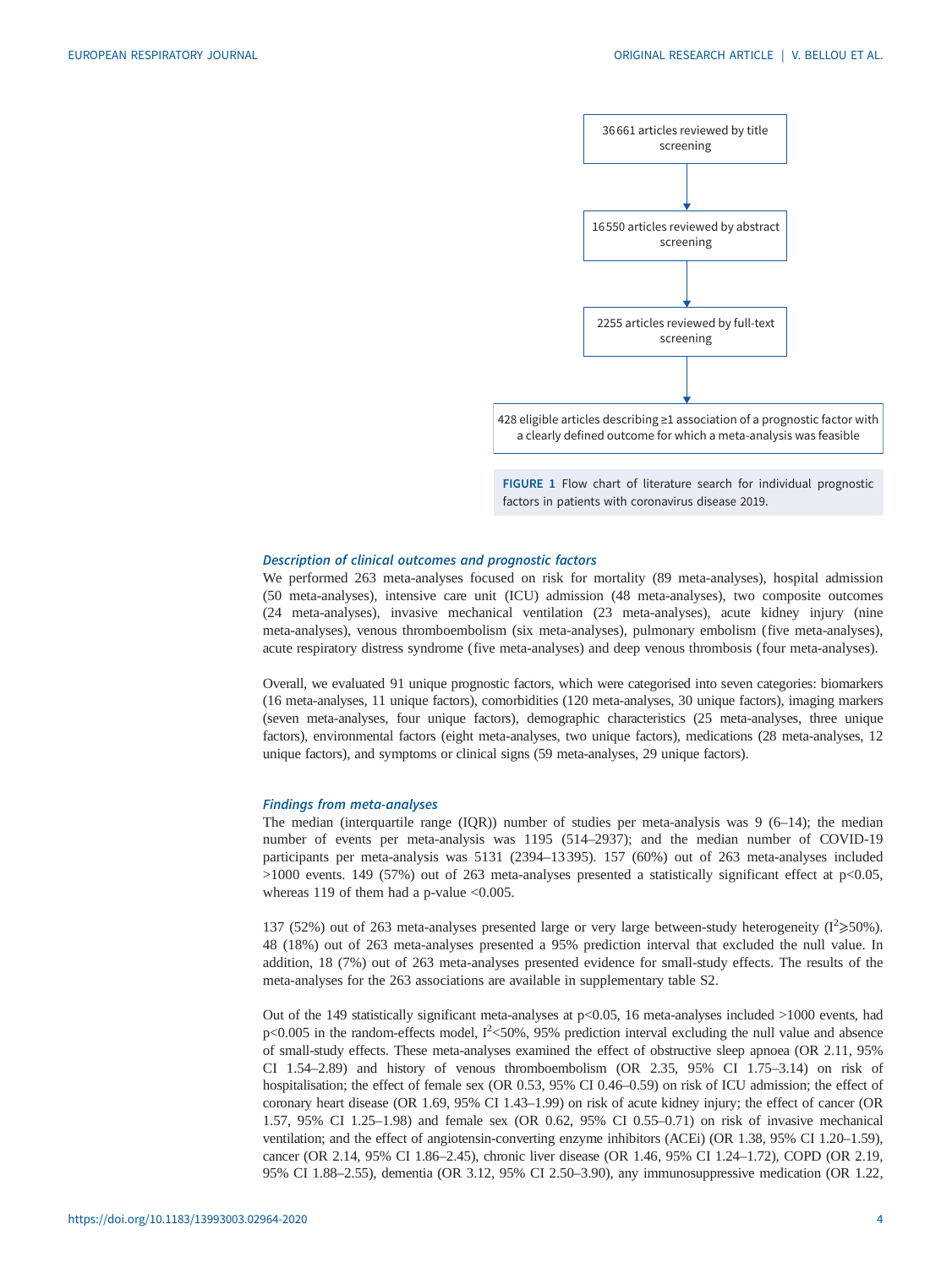<span id="page-4-0"></span>

FIGURE 2 Risk-of-bias assessment (using Quality in Prognosis Studies tool) based on six domains across 428 eligible articles for adverse outcomes in patients with coronavirus disease 2019.

95% CI 1.12–1.34), peripheral arterial disease (OR 2.07, 95% CI 1.55–2.75), pharyngalgia (OR 0.58, 95% CI 0.46–0.71), rheumatological disease (OR 1.41, 95% CI 1.27–1.57) and smoking (OR 1.50, 95% CI 1.35– 1.66) on risk of mortality. 13 additional meta-analyses fulfilled the aforementioned characteristics but had a 95% prediction interval that included the null value. These meta-analyses assessed the effect of ACEi on risk of hospitalisation, the effect of cardiovascular disease, chronic kidney disease, chronic lung disease and diabetes mellitus on risk of ICU admission, the effect of ACEi/angiotensin receptor blockers (ARBs) and sex on risk of acute kidney injury, the effect of body mass index on risk of invasive mechanical ventilation, the effect of chronic kidney disease and sex on the risk of a composite outcome (defined as ICU admission or death) and the effect of ARBs, insulin and low white blood cell count on risk of mortality. A forest plot of the 29 associations with  $>$ 1000 events, p-value <0.005,  $I<sup>2</sup>$ <50% and no evidence of small-study effects is presented in [figure 3](#page-5-0). These 29 associations are visualised in a Sankey diagram [\(figure 4](#page-6-0)).

#### Sensitivity analyses

We repeated 57 meta-analyses after excluding the studies that reported only hazard ratios without information on the 2×2 contingency table [\(supplementary table S3\)](http://erj.ersjournals.com/lookup/doi/10.1183/13993003.02964-2020.figures-only#fig-data-supplementary-materials). Overall, we observed high correlation of summary effect estimates (ρ=0.98, p<0.05), p-values (ρ=0.96, p<0.05) and I<sup>2</sup> statistics (ρ=0.95, p<0.05) before and after the exclusion of these studies.

192 meta-analyses were repeated after the exclusion of studies with <100 COVID-19 participants [\(supplementary table S4](http://erj.ersjournals.com/lookup/doi/10.1183/13993003.02964-2020.figures-only#fig-data-supplementary-materials)). Overall, we observed high correlation of summary effect estimates ( $\rho$ =0.99, p<0.05), p-values ( $p=0.96$ ,  $p<0.05$ ) and  $I^2$  statistics ( $p=0.96$ ,  $p<0.05$ ) before and after the exclusion of these studies.

103 meta-analyses were repeated after the exclusion of studies including only COVID-19 patients with a specific comorbid disorder ([supplementary table S5](http://erj.ersjournals.com/lookup/doi/10.1183/13993003.02964-2020.figures-only#fig-data-supplementary-materials)). Overall, we observed high correlation of summary effect estimates ( $p=0.99$ ,  $p<0.05$ ), p-values ( $p=0.98$ ,  $p<0.05$ ) and  $I^2$  statistics ( $p=0.98$ ,  $p<0.05$ ) before and after the exclusion of these studies.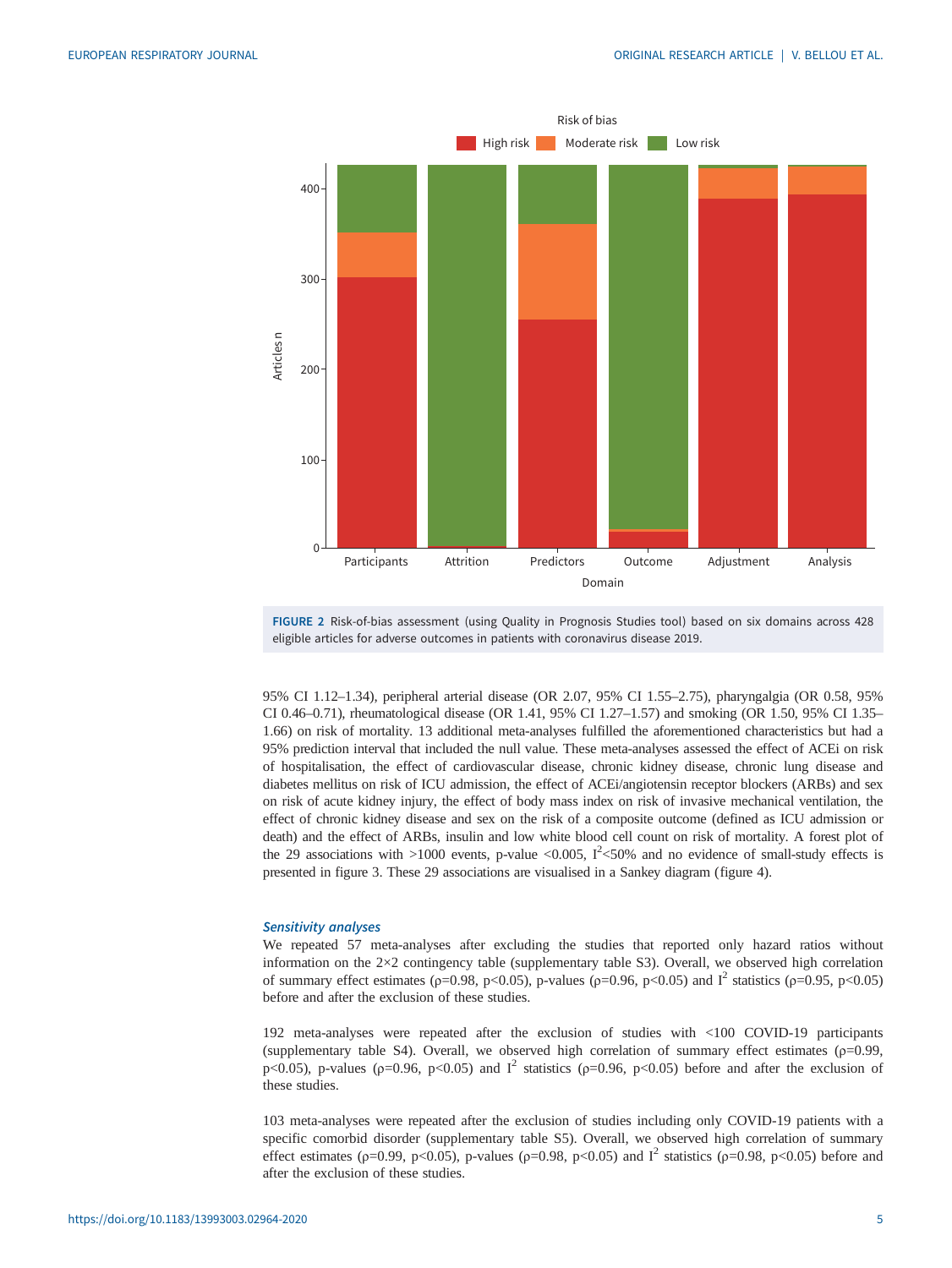<span id="page-5-0"></span>

| Predictors                                         | Level of<br>comparison | <b>Studies</b><br>$\mathsf{n}$ | Events/sample<br>n/n | OR   | 2              |      |      |                   |
|----------------------------------------------------|------------------------|--------------------------------|----------------------|------|----------------|------|------|-------------------|
| Acute kidney injury                                |                        |                                |                      |      |                |      |      |                   |
| Sex                                                | Female versus male     | 8                              | 4302/9418            | 0.73 | 40             |      |      |                   |
| ACEi/ARBs                                          | Yes versus no          | 10                             | 4548/12944           | 1.29 | 38             |      |      |                   |
| Coronary heart disease                             | Yes versus no          | 5                              | 2213/5842            | 1.69 | $\mathbf 0$    |      |      |                   |
| Composite outcome 1                                |                        |                                |                      |      |                |      |      |                   |
| Sex                                                | Female versus male     | 18                             | 1493/5593            | 0.70 | 23             |      |      |                   |
| Chronic kidney disease                             | Yes versus no          | 13                             | 1166/4436            | 1.78 | 39             |      |      |                   |
| Hospitalisation                                    |                        |                                |                      |      |                |      |      |                   |
| ACEi                                               | Yes versus no          | 5                              | 1286/3300            | 1.84 | 48             |      |      |                   |
| Obstructive sleep apnoea                           | Yes versus no          | 5                              | 2475/3819            | 2.11 | $\Omega$       |      |      |                   |
| History of VTE                                     | Yes versus no          | 5                              | 4151/6931            | 2.35 | $\mathbf{1}$   |      |      |                   |
| ICU admission                                      |                        |                                |                      |      |                |      |      |                   |
| Sex                                                | Female versus male     | 49                             | 3209/18789           | 0.53 | 31             |      |      |                   |
| Chronic lung disease                               | Yes versus no          | 14                             | 1312/5209            | 1.48 | 10             |      |      |                   |
| Diabetes mellitus                                  | Yes versus no          | 41                             | 2916/14508           | 1.56 | 47             |      |      |                   |
| Chronic kidney disease                             | Yes versus no          | 19                             | 1718/7738            | 1.56 | 32             |      |      |                   |
| Cardiovascular disease                             | Yes versus no          | 22                             | 1504/5712            | 1.61 | 41             |      |      |                   |
| Invasive mecanical ventilation                     |                        |                                |                      |      |                |      |      |                   |
| Sex                                                | Female versus male     | 24                             | 2711/13404           | 0.62 | 21             |      |      |                   |
| BMI kg·m-2                                         | >30 versus <30         | 10                             | 1220/5058            | 1.54 | 45             |      |      |                   |
| Cancer                                             | Yes versus no          | 12                             | 1210/10362           | 1.57 | $\Omega$       |      |      |                   |
| Mortality                                          |                        |                                |                      |      |                |      |      |                   |
| Pharyngalgia                                       | Yes versus no          | 18                             | 2003/8666            | 0.58 | $\pmb{0}$      |      |      |                   |
| WBC $\times$ 10 <sup>9</sup> cells·L <sup>-1</sup> | $<$ 4.0 versus >4.0    | 6                              | 1011/4780            | 0.60 | 20             |      |      |                   |
| Any immunosuppressive medication                   | Yes versus no          | 5                              | 6903/20436           | 1.22 | $\mathbf 0$    |      |      |                   |
| <b>ARBs</b>                                        | Yes versus no          | 12                             | 3146/13393           | 1.33 | 43             |      |      |                   |
| <b>ACEi</b>                                        | Yes versus no          | 12                             | 3146/13393           | 1.38 | 31             |      |      |                   |
| Rheumatological disease                            | Yes versus no          | 6                              | 5722/19740           | 1.41 | $\mathbf 0$    |      |      |                   |
| Chronic liver disease                              | Yes versus no          | 18                             | 17476/61046          | 1.46 | $\overline{4}$ |      |      |                   |
| Smoking                                            | Yes versus no          | 39                             | 7831/30250           | 1.50 | 20             |      |      |                   |
| Peripheral arterial disease                        | Yes versus no          | 6                              | 2312/17433           | 2.07 | 32             |      |      |                   |
| Cancer                                             | Yes versus no          | 36                             | 16701/96849          | 2.14 | 50             |      |      |                   |
| COPD                                               | Yes versus no          | 44                             | 12531/65667          | 2.19 | 43             |      |      |                   |
| Insulin                                            | Yes versus no          | 5                              | 1013/6195            | 2.39 | 45             |      |      |                   |
| Dementia                                           | Yes versus no          | 11                             | 6419/21208           | 3.12 | 46             |      |      |                   |
|                                                    |                        |                                |                      |      |                |      |      |                   |
|                                                    |                        |                                |                      |      |                | 0.40 | 0.70 | 1.0<br>2.0<br>4.0 |
|                                                    |                        |                                |                      |      |                |      |      | <b>OR</b>         |

FIGURE 3 Forest plot of the 29 associations that had >1000 events, p<0.005, I<sup>2</sup><50% and absence of small-study effects. ACEi: angiotensin-converting enzyme inhibitor; ARB: angiotensin receptor blocker; VTE: venous thromboembolism; ICU: intensive care unit; BMI: body mass index; WBC: white blood cells.

# **Discussion**

We conducted a comprehensive systematic review and meta-analysis to present an overview of the prognostic factors associated with any adverse outcome in patients diagnosed with COVID-19. We applied state-of-the-art approaches to combine the data from more than 420 studies by following the relevant methodological guidance. In our research effort, we considered more than 260 associations covering a wide range of predictors for multiple outcomes in COVID-19 patients. More than half of these associations presented a nominally significant effect, and only 16 of them provided strong evidence in terms of sample size, statistical significance, consistency and lack of small-study effects. We discuss the findings of our research effort with a focus on the most credible predictors, and the potential biases in these associations.

### Principal findings in context

Our risk-of-bias assessment indicated that almost all the eligible studies of our systematic review presented high risk of bias in at least one domain of the QUIPS tool. Most articles had high risk of bias in the domains of participation and statistical analysis and presented several statistical pitfalls, including absence of a regression technique or inappropriate modelling strategy and handling of missing data, and poor reporting of the time horizon of prediction. In accordance with the systematic review of prognostic and diagnostic models for COVID-19 [\[24](#page-9-0)], our systematic review of individual prognostic factors also indicated poor reporting of the length of follow-up, exclusion of participants who had not experienced the event of interest by the end of the study period and inappropriate statistical methods. Our meta-analyses focused on unadjusted effect estimates, indicating that the prognostic effect of some prognostic factors is likely to become smaller in a multivariable prediction model [\[5\]](#page-9-0). We could not combine adjusted effect estimates, because they were scarcely reported in the literature. Whenever adjusted effect estimates were presented, selection of covariates was not consistent among different studies, whereas the selection of covariates in the multivariable model either was not clearly described in the eligible studies or was inappropriately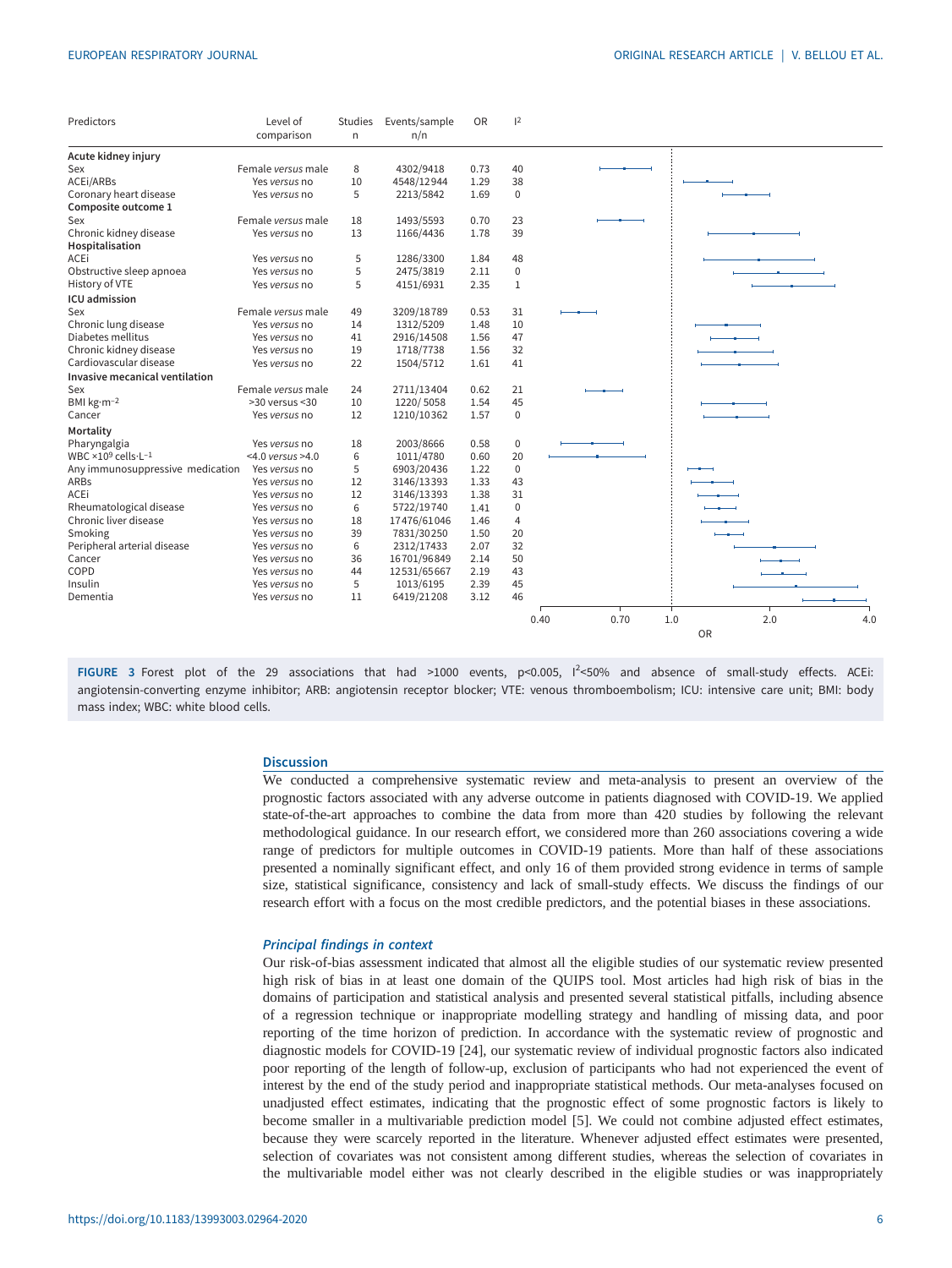<span id="page-6-0"></span>

| <b>COL</b>           | History of VTE                                |                                 |
|----------------------|-----------------------------------------------|---------------------------------|
|                      | Obstructive sleep apnoea                      | Hospitalisation                 |
|                      | <b>ACEi</b>                                   |                                 |
| <b>College</b>       | Any immunosuppressive medication              |                                 |
|                      | <b>ARBs</b>                                   |                                 |
|                      | Chronic liver disease                         |                                 |
|                      | COPD                                          |                                 |
|                      | Cancer                                        | Mortality                       |
|                      | Dementia                                      |                                 |
| $\sim$<br><b>ALL</b> | <b>Insulin</b><br>Peripheral arterial disease |                                 |
|                      |                                               |                                 |
|                      | Pharyngalgia                                  |                                 |
| <b>COL</b>           | Rheumatological disease                       |                                 |
|                      | Smoking                                       |                                 |
|                      |                                               |                                 |
|                      | <b>WBC</b>                                    | Invasive mechanical ventilation |
|                      | <b>BMI</b><br>ACEi/ARBs                       |                                 |
|                      | Coronary heart disease                        |                                 |
|                      |                                               | Acute kidney injury             |
|                      |                                               |                                 |
|                      |                                               |                                 |
|                      | <b>Sex</b>                                    |                                 |
|                      |                                               |                                 |
|                      |                                               |                                 |
|                      | Cardiovascular disease                        |                                 |
|                      | Chronic lung disease                          | ICU admission                   |
|                      |                                               |                                 |
|                      | Diabetes mellitus                             |                                 |
|                      | Chronic kidney disease                        | Composite outcome 1             |

FIGURE 4 Sankey diagram presenting the 29 statistically significant associations at p<0.005 that had >1000 events, I<sup>2</sup><50% and absence of small-study effects. The thickness of each line connecting a prognostic factor with an outcome depends on the number of studies examining this association. ACEi: angiotensin-converting enzyme inhibitor; ARB: angiotensin receptor blocker; VTE: venous thromboembolism; BMI: body mass index; WBC: white blood cells; ICU: intensive care unit.

based on the results of univariable modelling. An additional observation of our systematic review, corroborating the poor research practices in this field, was the substantial use of overlapping populations to examine the same or correlated prognostic factors and/or outcomes in different articles [\[25](#page-9-0)–[27](#page-9-0)].

Age and sex constitute known prognostic factors for many chronic diseases. Our analysis confirms that age is a prognostic factor related to hospitalisation and mortality, and age presents a linear dose–response association with mortality. Although large between-study heterogeneity was observed in these meta-analyses, 95% prediction intervals excluded the null value. In addition, sex was identified as a prognostic factor for ICU admission, acute kidney injury, invasive mechanical ventilation and a composite outcome (defined as ICU admission and death). In these associations small or moderate between-study heterogeneity was observed, but 95% prediction intervals included the null value for acute kidney injury and composite outcome. The strong association of age and sex with adverse outcomes in COVID-19 patients indicates that they should be considered in multivariable prognostic models as covariates.

Symptoms and clinical signs associated with adverse events in COVID-19 patients could be used as "red flags" for patients requiring enhanced monitoring or treatment [\[28](#page-9-0)]. Dyspnoea was a predictor of hospitalisation; oxygen saturation was a predictor of mortality; and both associations presented large between-study heterogeneity with 95% prediction intervals excluding the null value. Pharyngalgia was a predictor of hospitalisation with absence of large between-study heterogeneity and 95% prediction interval excluding the null value. Additionally, smoking could be considered a prognostic factor of clinical deterioration because available evidence showed a consistent association of smoking with risk of mortality.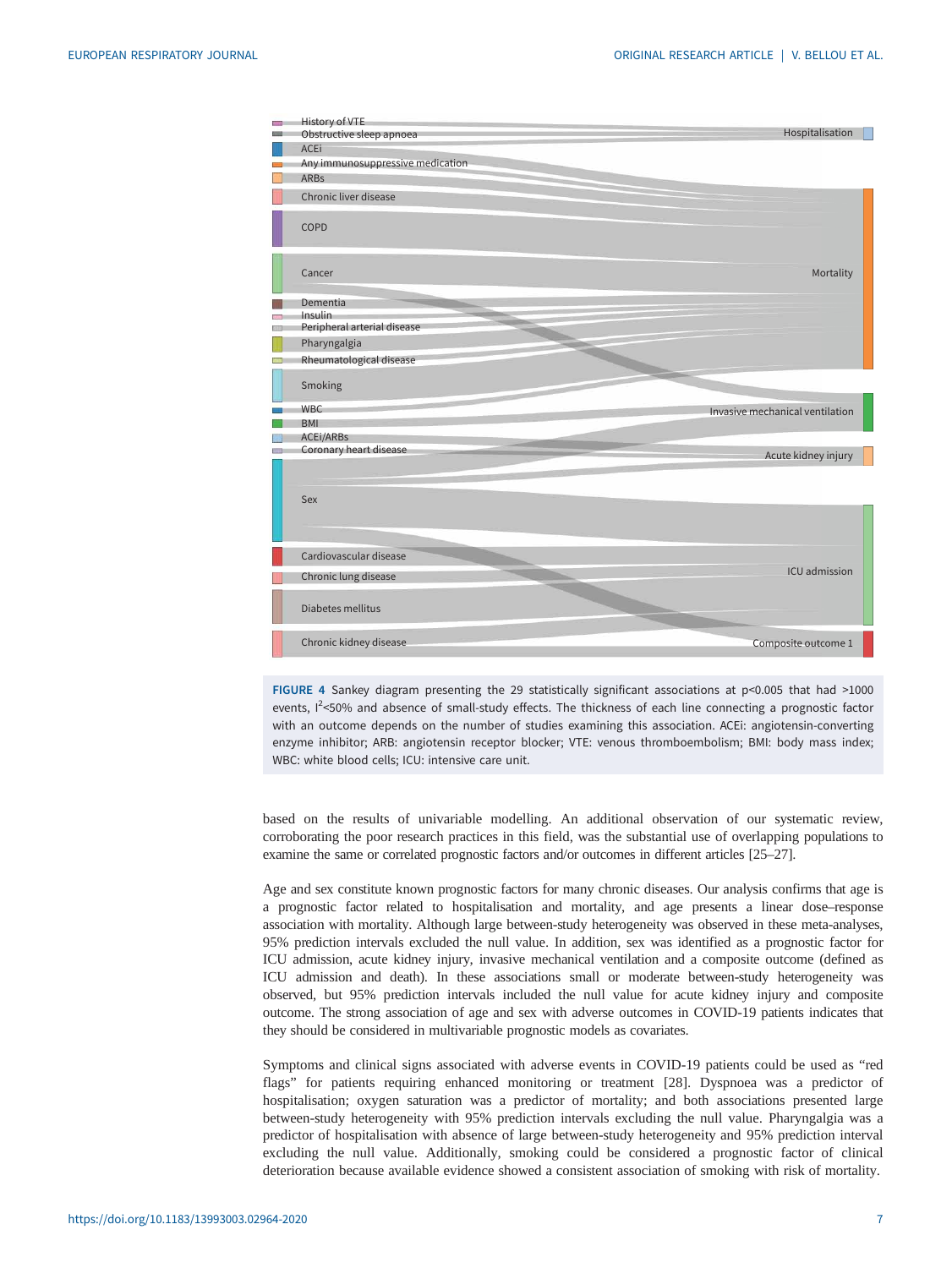Almost half of the meta-analyses examined comorbid diseases as prognostic factors of COVID-19 outcomes. SARS-CoV-2 causes systemic inflammation and multi-organ damage outside the respiratory system, therefore patients with pre-existing chronic disorders of these organs may be more prone to organ insufficiency [\[29](#page-9-0)]. The most consistent evidence for a prognostic role were obstructive sleep apnoea, venous thromboembolism, cardiovascular disease, chronic kidney disease, chronic lung disease, diabetes mellitus, obesity, cancer, chronic liver disease, COPD, dementia, peripheral arterial disease and rheumatological disease, which predicted the occurrence of at least one prognostic outcome. An important limitation of the studies examining the prognostic effect of comorbid diseases was the vague reporting of their definition and ascertainment. This research practice could cause considerable heterogeneity, but we could not test this hypothesis in subgroup analyses. For example, presence of cardiovascular disease, chronic lung disease, chronic liver disease and any comorbidity constitute disease groups which might include different diseases across studies.

12 medications were considered as prognostic factors for COVID-19 patients. More than half of the relevant meta-analyses examined the prognostic significance of ACEi and ARBs. ACEi were identified as predictors of hospitalisation and mortality; ARBs were predictors of mortality; and the use of either ACEi or ARBs presented consistent evidence for an association with acute kidney injury. Among the rest of the medications, use of any immunosuppressive medication and insulin presented consistent evidence as predictors of mortality.

A total of 16 meta-analyses were performed for serum biomarkers and two adverse outcomes (i.e. mortality and ICU admission). Almost all these meta-analyses had a small sample. Only leukopenia presented consistent evidence for prediction of mortality, but the 95% prediction interval included the null value. Although the majority of eligible studies dichotomised continuous biomarkers, many of them used standardised cutpoints. However, several studies did not report the cutpoint used, rendering this information ineligible for inclusion in meta-analysis. According to published guidance, we only combined studies that reported the cutpoint used, and used the same cutpoint, to avoid heterogeneity and to increase interpretability of results.

# Comparison with other studies

Our findings on low study quality are in accordance with other systematic reviews that appraised published studies on COVID-19. A meta-epidemiological study that assessed all literature related to SARS-CoV-2 during the first phase of the pandemic showed that the majority of COVID-19 literature consists of articles without original data, whereas it assessed all the studies that contained original data and were published during that period as being at high risk of bias [[6](#page-9-0)]. Moreover, a living systematic review and network meta-analysis of clinical treatment studies on COVID-19 patients and a recent systematic review of treatment studies of chloroquine and hydroxychloroquine also highlighted the low methodological quality of published studies [\[30, 31](#page-9-0)]. Furthermore, a systematic review of all prediction models (diagnostic and prognostic) for COVID-19 patients assessed all models as being at high risk of bias and highlighted the use of improper statistical analysis [\[24](#page-9-0)].

#### Recommendations and policy implications

There is a growing body of epidemiological studies examining prognostic factors of COVID-19. Due to the great significance of answering clinical questions related to prognosis of COVID-19, it is important to highlight the limitations and the gaps of the existing literature to improve the design and the validity of upcoming studies on COVID-19 prognosis. An important issue that should be raised is the need for adequate and transparent reporting of methodology and findings in future studies to improve the applicability of the evidence. The reporting of the methods and results of future studies could be improved by following the Strengthening the Reporting of Observational Studies in Epidemiology (STROBE) statement and the Prognosis Research Strategy (PROGRESS) framework [[12, 32\]](#page-9-0). Future studies should include a detailed description of the recruitment process and sample selection, apply an appropriate regression modelling technique for the statistical analysis and present prognostic effects adjusted at least for age and sex. The time horizon for the prediction should be reported clearly and hazard ratios should be the effect size metric of choice for dichotomous outcomes, because odds ratios and risk ratios are sensitive to changes based on the time horizon of the prediction contributing to between-study heterogeneity. Furthermore, selective reporting of findings should be avoided to minimise the effect of publication bias in the reported associations.

Based on a comprehensive systematic review of COVID-19 related prediction models, it is more appropriate to base the selection of predictors for model building on previous literature than on a purely data-driven approach [\[24](#page-9-0)]. Considering that our meta-analyses synthesised unadjusted prognostic effect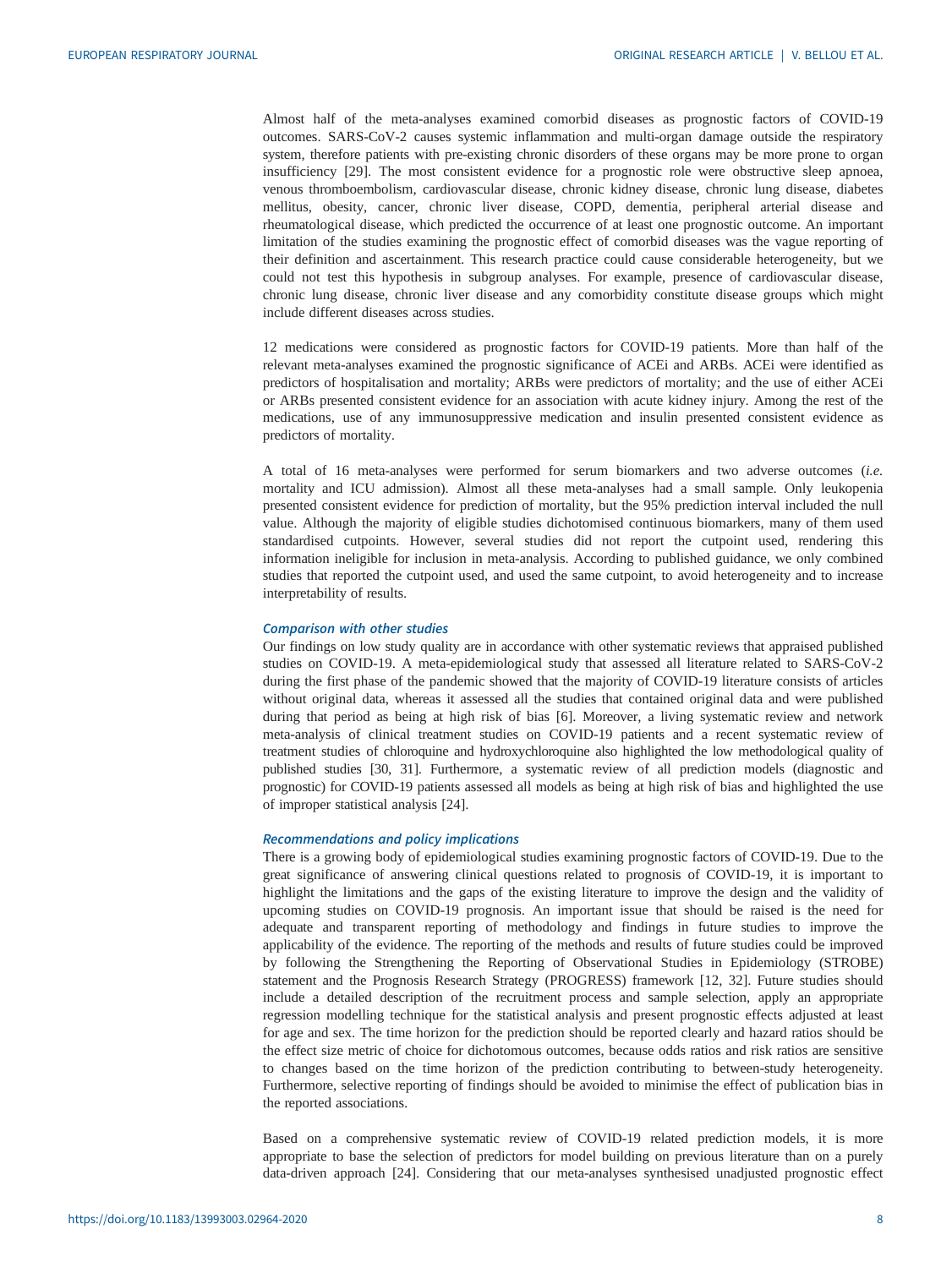<span id="page-8-0"></span>estimates, our findings do highlight the prognostic factors that could constitute reliable individual predictors for adverse events in patients with COVID-19. Our findings could be used as a pool for candidate predictors in future efforts to develop a new prediction model or update existing ones for COVID-19 patients.

#### Strengths and limitations

The major strength of our study is that it provides an overall mapping, and statistical synthesis of all published studies examining prognostic factors for multiple health outcomes in COVID-19 patients. We especially focused on including only studies with non-overlapping populations in each meta-analysis. This was achieved through detailed scrutiny of the methodology of eligible articles to capture the period of recruitment, and the hospital setting of each study. Furthermore, we enhanced our systematic review and meta-analysis by a risk-of-bias assessment using the QUIPS tool to identify the domains that could introduce bias to the prognostic factor's effect estimates.

However, our study has some limitations. We observed high risk of bias in at least one domain in almost all the studies, and this fact could lead to biased prognostic factor's effect estimates in the meta-analyses. Furthermore, half of the meta-analyses presented large between-study heterogeneity, but sources of heterogeneity could not be adequately explored due to poor reporting in the majority of articles. Potential sources of heterogeneity include different sampling methods and duration of follow-up, varying diagnostic criteria for COVID-19, inclusion of COVID-19 patients of various severity groups or stages of disease and use of different treatment regimens between studies. Incomplete reporting did not allow us to examine the effect of these characteristics on the summary effect of meta-analyses by subgroup analyses, sensitivity analyses or meta-regression. Moreover, a meta-analysis was not feasible for outcomes that were not defined in a standardised manner across different studies, such as progression of COVID-19, acute myocardial injury and acute liver injury.

# **Conclusions**

Our article systematically identified and assessed all the studies examining prognostic factors for adverse outcomes in patients with COVID-19 published before the end of July 2020. We made an exhaustive and comprehensive effort to assess the quality of the studies and to exclude all possible duplicate studies and studies including overlapping population to avoid inflation of the reported summary effects. Our findings could facilitate the selection of candidate predictors for development or update of multivariable prognostic models.

Acknowledgement: We thank Richard D. Riley (Keele University, Keele, UK) for his constructive comments on an earlier version of the manuscript.

Data sharing: Additional data for the eligible studies are available on request from the corresponding author.

Author contributions: V. Bellou and L. Belbasis conceived and designed the study, and carried out the literature search, data extraction and statistical analyses. V. Bellou, L. Belbasis, I. Tzoulaki and E. Evangelou wrote the first draft. M. van Smeden and K.G.M. Moons critically commented on the first draft. All the authors wrote the final version of the manuscript. L. Belbasis accepts full responsibility for the work and conduct of the study, had access to the data, and controlled the decision to publish. The corresponding author attests that all listed authors meet authorship criteria and that no other meeting the criteria have been omitted. V. Bellou and L. Belbasis are the guarantors.

Conflict of interest: None declared.

Support statement: V. Bellou is supported by PhD scholarship funded by the Greek State Scholarships Foundation. No funding body has influenced data collection, analysis, or interpretation.

#### **References**

- 1 Zhu N, Zhang D, Wang W, et al. A novel coronavirus from patients with pneumonia in China, 2019. N Engl J Med 2020; 382: 727–733.
- 2 Sanders JM, Monogue ML, Jodlowski TZ, et al. Pharmacologic treatments for coronavirus disease 2019 (COVID-19). JAMA 2020; 323: 1824–1836.
- 3 World Health Organization. COVID-19 weekly epidemiological update, 16 February 2021. [https://apps.who.int/](https://apps.who.int/iris/handle/10665/339778) [iris/handle/10665/339778](https://apps.who.int/iris/handle/10665/339778)